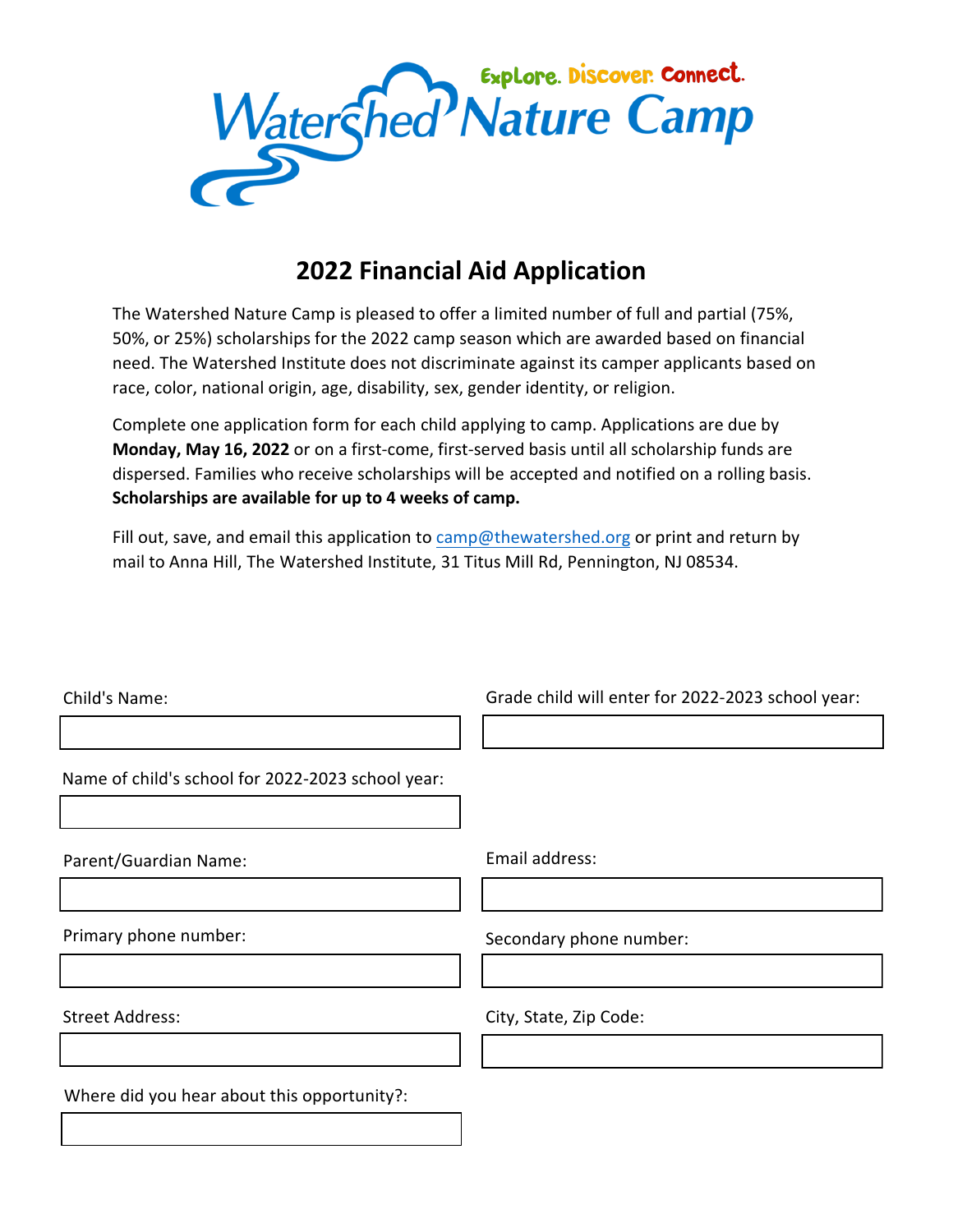#### **Financial Need**

Does your child qualify for free or reduced school lunch?

*If yes, your camper qualifies for a full scholarship, if no, please respond to the following three questions to determine the amount of a partial scholarship.*

What was your annual household income for 2021?

What was the number of people in your household in 2021?

*Optional:* Has your family experienced hardship this year where financial aid could make camp a reality for your family?

#### **Trenton Transportation**

**If your child will be using the provided transportation in Trenton please check this box.** This bus will run all eight camp sessions. Exact bus stops have yet to be determined, but will include locations near the following: Woodrow Wilson ES, Grace Dunn MS, Trinity Episcopal Church, Stokes Early Learning Center, Armstrong Memorial Park.

#### **Princeton Transportation**

**If your child will be using the provided transportation in Trenton please check this box.** This bus will run during camp sessions 1, 7, and 8. Exact bus stops have yet to be determined, but will include locations near the following: Plainsboro Park, Stanworth Ln & Stanworth Dr in Princeton, and Princeton Community Village.

### **Camp Sessions**

Please refer to our website or brochure for themes and descriptions of each session. Check up to four choices of sessions your camper would like to attend.

Week 1, June 27-July 1  $\sqrt{ }$  Week 2, July 5-8 Week 3, July 11-15 Week 4, July 18-22 Week 5, July 25-29 Week 6, August 1-5 Week 7, August 8-12



Week 8, August 15-19